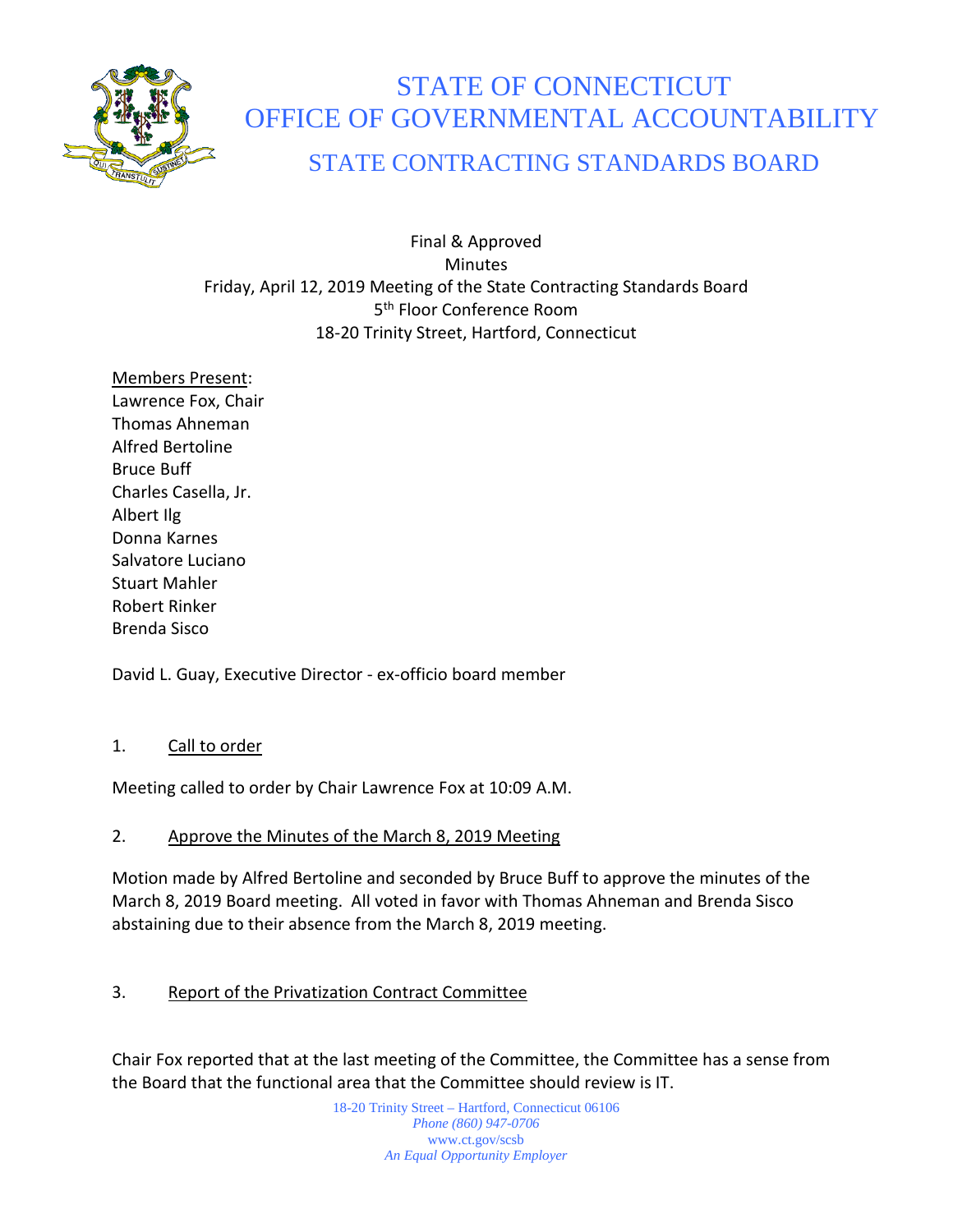The Committee directed a meeting with the new Commissioner of the Department of Administrative Services (DAS) and that meeting was held. The Board's desire to work collaboratively with DAS in selecting an area to review was expressed. The Commissioner made no commitments at the meeting.

#### 4. Report from the Sec. 4e-36 Contested Solicitations and Awards Subcommittee

Chair Rinker reported on two matters, the first regarding Dillon Stadium and Civic Mind LLC., which filed another contest on March 26, 2019. They filed another contest regarding an RFP that was issued in 2017. They brought to the Board contracts that were between CRDA and the city of Hartford and between the Hartford Athletics LLC and the city of Hartford. One for the operation of the stadium and the other allowing the Hartford Athletics to play in the stadium.

In a letter sent by Executive Director Guay on April 2, 2019, he responded concerning jurisdiction, since the contracts are with the city of Hartford and further citing statutes that demonstrated our lack of jurisdiction. The letter further stated that if Mr. Clynch of Civic Mind LLC believes we have jurisdiction than to please cite the authority. Mr. Clynch responded back on April 2, 2019 that he believes we are punting the ball. Executive Director Guay wrote back to him on April 4, 2019, stating the matter of Dillon stadium has received significant attention from the Board and the Section 4e-36 Contested Solicitations and Awards Subcommittee.

The Section 4e-36 Contested Solicitations and Awards Subcommittee has received a new contest on April 8, 2019 regarding a Department of Administrative Services (DAS) contract for custodial services from American Dream Clean LLC.

#### 5. Work Group Reports

a. Report from Audit Work Group

Audit Work Group Chair Thomas Ahneman reported that the Work Group met this morning. The Work Group is currently auditing eleven agencies and have received seven responses to our initial request, with four agency responses outstanding. The outstanding agencies will be receiving a second notice for presenting the audit response before the May 10, 2019 meeting. Three agencies will be interviewed at the May 10, 2019 meeting of the Work Group.

6. Review of the Board's General Assembly and Administration activity

Chair Fox initiated discussion on the review of the Board's General Assembly and Administration activity. Chair Fox expressed that we have been very active in advocating for the budget option submitted to the Office of Policy and Management. The budget option asked for filling of the Chief Procurement Officer position, an Accounts Examiner, trainer and Staff Attorney 1. Those positions would cost about \$360,000 above the Governor's proposed budget.

> 18-20 Trinity Street – Hartford, Connecticut 06106 *Phone (860) 947-0706*  www.ct.gov/scsb *An Equal Opportunity Employer*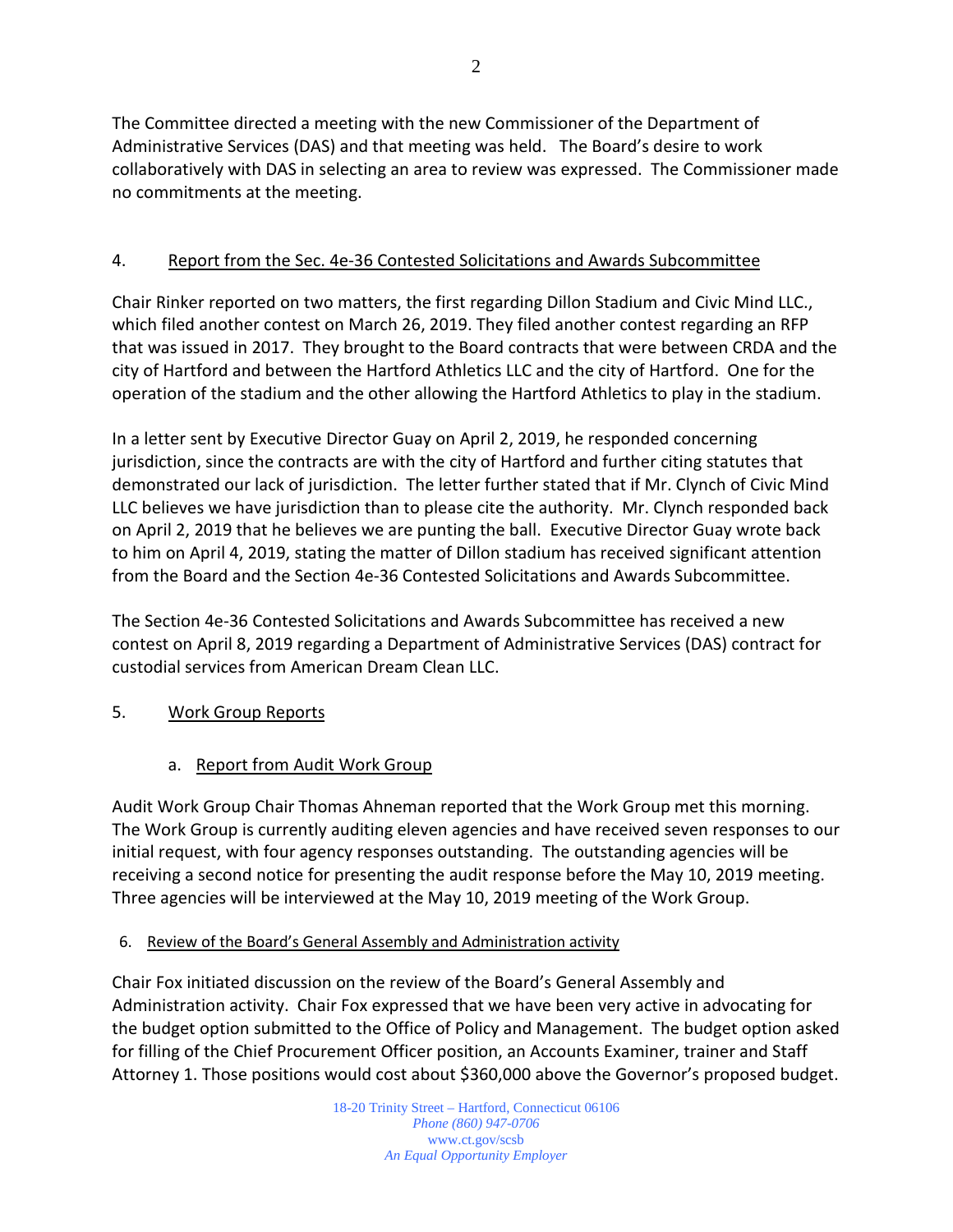The Board testified before appropriations, with many members of the Board in attendance. Chair Fox stated that it has made an impression. Chair Fox further explained that we followedup with the Appropriations work group. Chair Fox reported he has met with the Speaker of the House and with the Majority Leader of the House and with the Senate Chair of Appropriations and is setting up a meeting with the House Chair of Appropriations.

Chair Fox noted that we have had three meetings with the Secretary and staff of the Office of Policy and Management (OPM) and one meeting with the new Commissioner of the Department of Administrative Services (DAS). Chair Fox reported that he has also had discussions with the Governor's Chief of Staff.

Chair Fox offered that the latest report by the Board on PSA's has resulted in people looking at this Board in a bipartisan way, because everyone wants to save money. Chair Fox reported that the Board has a meeting this afternoon with House Republican Leadership.

Chair Fox further offered that we will speak with whoever will have us. We are speaking about the fact that we cannot fulfill our mission because of underfunding and understaffing, and that it is an important mission.

Alfred Bertoline and Bruce Buff reviewed their meeting with OPM staff to go over sample data used in the Board's report. Both Mr. Bertoline and Mr. Buff still felt our data and analysis to still be credible. Further Mr. Bertoline and Buff indicated that the staff at OPM considered our report helpful and they intend to tighten the process and to provide training.

In concluding the discussion Chair Fox passed out an analysis of our statutory responsibilities, noting what we do and what we can't do. Chair Fox explained that we have been passing out this analysis to legislators.

#### 7. Report on internship

Albert Ilg reported that he and Executive Director Guay interviewed seven excellent student candidates on Monday, April 8, 2019. Executive Director Guay explained that the successful candidate will research and then compile all of Connecticut's procurement and contracting Statutes, Regulations, General Letters, policies and individual Agency and general Governmental best practices in order to recommend to the Governor and the General Assembly a redesign and a streamlining of the repetitive, conflicting or obsolete provisions of law, policies and practices in the state procurement process.

#### 8. Report on Department of Education MOU compliance